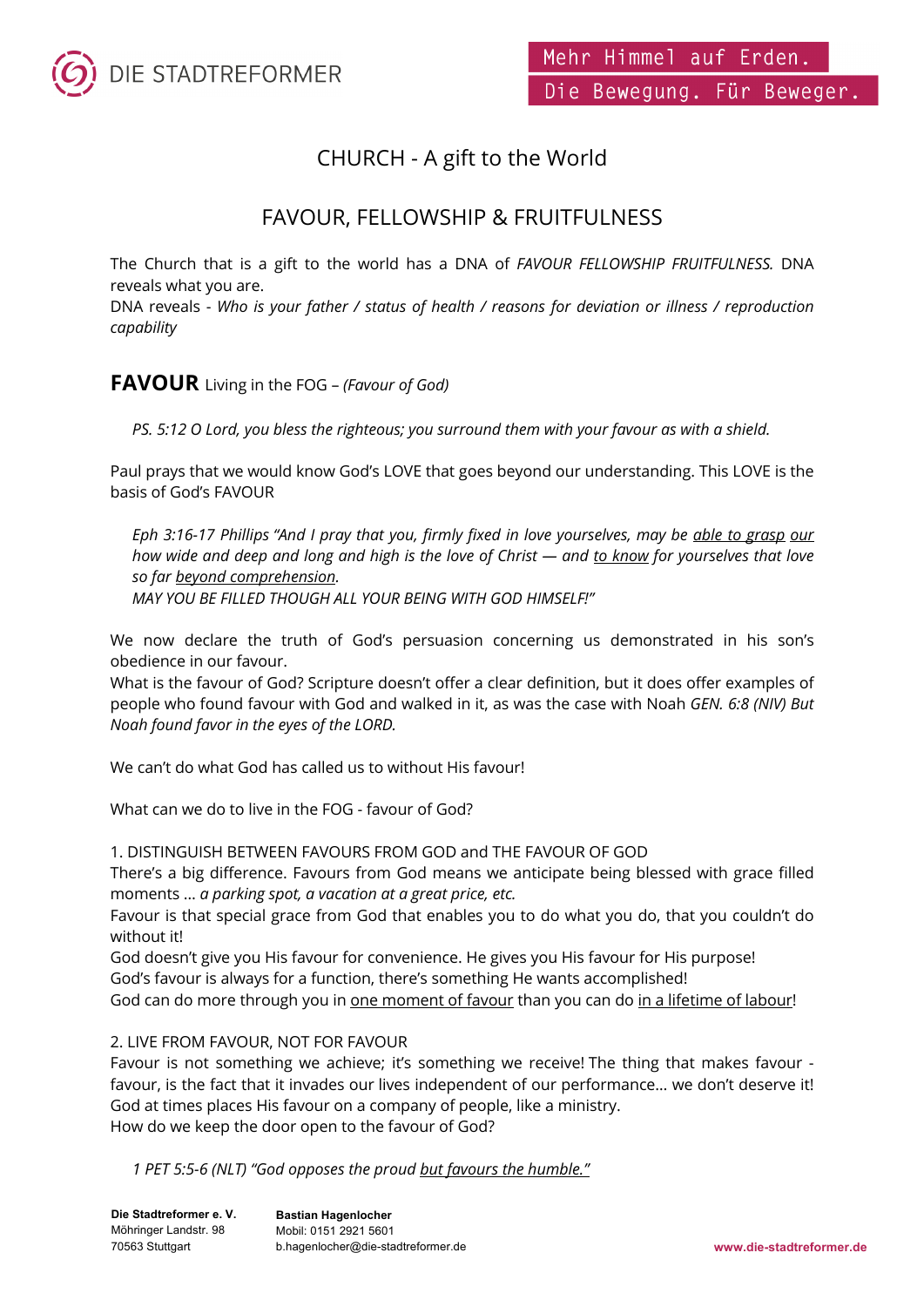

*So humble yourselves under the mighty power of God, and at the right time he will lift you up in honour.*

#### 3. FRAME YOUR WORLD WITH FAVOUR

*Zeph 3:17 (NLT) For the Lord your God is living among you. He is a mighty savior. He will take delight in you with gladness. With his love, he will calm all your fears. He will rejoice over you with joyful songs."*

Framing your world with awareness of favour, results in living with expectancy. The key is to become favour aware.

## **FELLOWSHIP**

The word koinonia is translated fellowship, sharing, association and participation. Koinonia is a significant concept found throughout the New Testament, which expresses shared participation in Christ and the bond that Christ knits between believers. This harmony is exhibited in an environment of grace breeding TRUST. The Holy Spirit draws teams of people together in joint ownership that moves them from an independent interest to join an interest that desires a greater cause. The New Testament uses a number of words to denote this partnership: "fellow worker", "fellow labourer", "kinsman", "workers", "companion", "helper", "beloved", "servant", "fellow workers in Christ".

*Philemon 1:1-2&24 Paul, a prisoner of Jesus Christ, and Timothy [our] brother, unto Philemon our dearly beloved, and fellow labourer, And to [our] beloved Apphia, and Archippus our fellow soldier, and to the church in your house; Marcus, Aristarchus, Demas, Lucas, my fellow labourers.*

We see Kingdom partnerships in the relationships of *Paul and Barnabas, Paul and Silas, Paul and Priscilla and Aquilla, Paul and Timothy, Paul and Philemon.* This is the networking the people of God into authentic, meaningful covenantal relationships on the basis of shared mission. This happens when God joins people together in a committed relationship that grow into deep, godly, intimate friendships that lasts for life, in spite of relational trials, hurts, misunderstandings and geographical distances. Covenant is about a divine connection forged between people sharing missional purpose, which is based on Kingdom values. The enemy's schemes are neutralized in a ministry that will grow up and build unbreakable covenant relationships against which he has no power. The word "covenant" relates to two parties who are committed to guaranteeing that their relationship will be preserved based on the integrity of their word and their mutual commitment to shared outcomes. We grow old together.

*Some are called TO your ministry and some THROUGH your ministry*

*Eph 4: 16 (RSV) ….. from whom the whole body, joined and knit together by every joint with which it is supplied, when each part is working properly, makes bodily growth and upbuilds itself in love.*

JOINED – Sunarmologeo – Joined implies the thought of joining by fitting. KNITTED – Sumbibazo – Knitted implies the thought of interweaving.

**Die Stadtreformer e. V.** Möhringer Landstr. 98 70563 Stuttgart

**Bastian Hagenlocher** Mobil: 0151 2921 5601 b.hagenlocher@die-stadtreformer.de **www.die-stadtreformer.de**